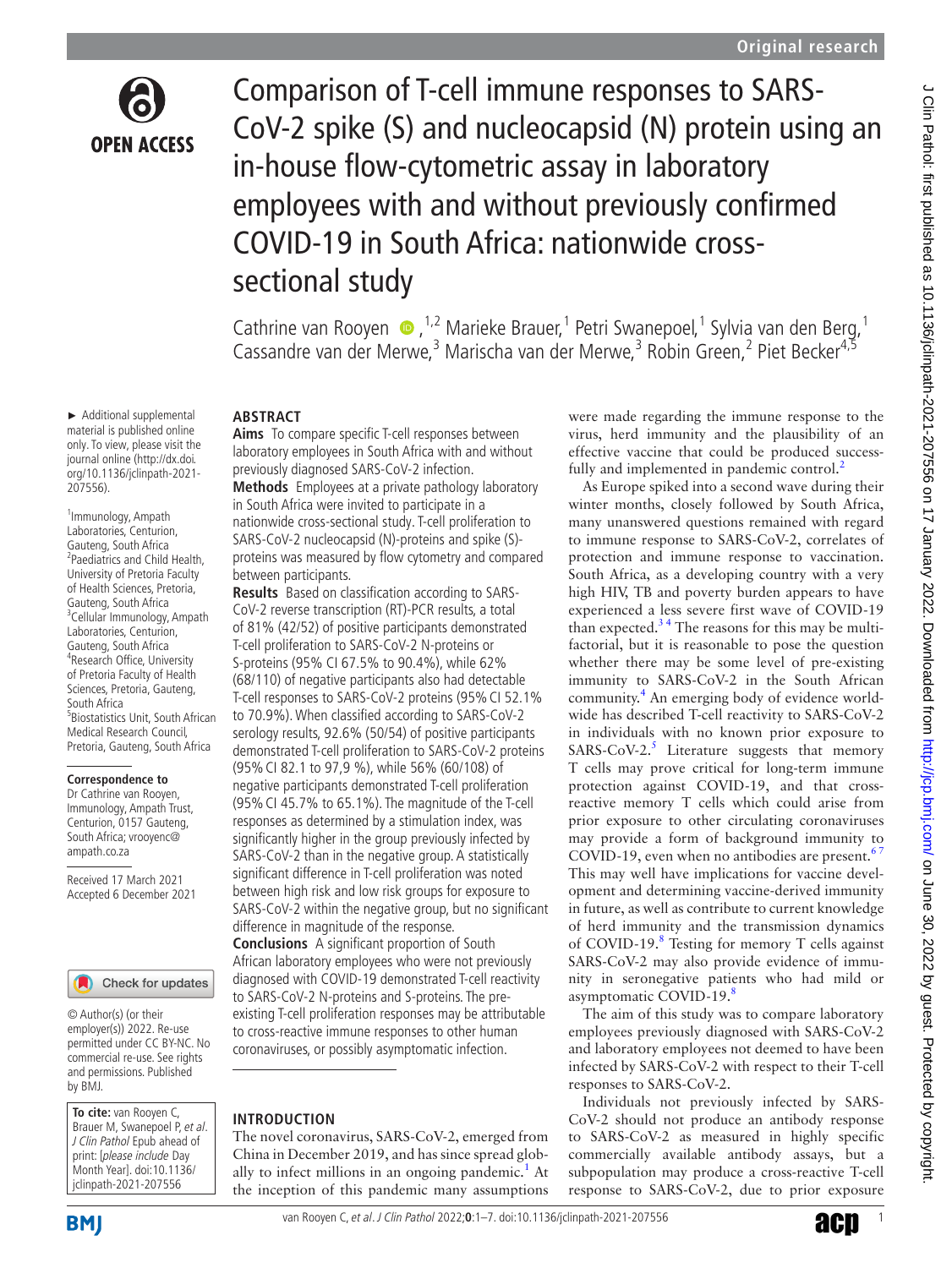to other circulating human coronaviruses.<sup>5</sup> Most individuals previously infected by SARS-CoV-2 should produce a T-cell and antibody response to SARS-CoV-2, however literature suggests that a small subset may not produce or sustain detectable SARS-CoV-[2](#page-6-1) specific antibodies.<sup>2</sup>

The majority of published T-cell reactivity studies to SARS-CoV-2 have been limited to research laboratories, due to the high level of technical skill involved in T-cell proliferation testing. Results in this study were determined by an in-house, validated, flow-cytometric T-cell proliferation assay to SARS CoV-2 S-protein and N-protein suitable to scalability and routine diagnostic use. Access to T-cell proliferation tests to SARS-CoV-2 in a routine diagnostic setting could contribute to data to fill current knowledge gaps in the immune response to SARS-CoV-2.

## **METHODS**

#### **Study design**

The study design is a cross-sectional study of two groups of a population consisting of Ampath private pathology laboratory employees, one group previously diagnosed with SARS-CoV-2 and one group not deemed to have been infected by SARS-CoV-2.

## **Study participants**

Ampath pathology employs approximately 5500 employees in various phlebotomy, pathology and administrative positions nationally in South Africa. All staff members were eligible to participate in this study.

### **Recruitment of participants**

Ampath staff members were invited by means of a confidential internal email sent from a customised, private study email address to participate in this study. A total of 459 staff members responded to this email to voluntarily participate in this study. Volunteers were selected sequentially and invited to answer a questionnaire and provide blood specimens for this study. Enrolment continued until sufficient participants from the two predetermined study groups, that is, participants with and without previously confirmed COVID-19, submitted a completed questionnaire and blood specimens. Volunteers who were diagnosed with SARS-CoV-2 infection by reverse transcription-polymerase chain reaction (RT-PCR) less than 2 weeks prior to enrolment were asked to delay blood sampling by 2 weeks postdiagnosis.

Informed consent was obtained from all volunteers prior to enrolment. Participants were randomised in a 1:2 ratio of employees diagnosed with COVID-19 and employees not diagnosed previously. In order to detect at least a 25% difference between the groups, assuming a maximum of 50% positivity (in the COVID-19 negative group) and a minimum of 75% positivity (in the COVID-19 positive group), and with a minimum statistical power of 90%, a minimum sample size of 47 COVID-19 positive and 94 COVID-19 negative participants would be required. The actual number of participants recruited were 52 COVID-19 positive participants and 110 presumed COVID-19 negative participants.

Study participants received a questionnaire to complete electronically, which included information on travel history, questions related to risk level of potential exposure at work, episodes of self-quarantine or contact with a known COVID-19 patient, COVID-19 related symptoms experienced since February 2020, treatment received if diagnosed with COVID-19, underlying medical conditions and chronic medication, previous SARS-CoV-2 RT-PCR testing performed, as well as the date and results of tests.

A blood collection form which was linked to each participant's unique study number, was sent via email. Participants were required to have a venepuncture at any of Ampath's 350 national blood collection depots to collect four citrate and one clotted blood specimens.

Recruitment occurred from 22 September 2020 to 9 November 2020.

Research was conducted in line with the stipulations of the Declaration of Helsinki (2013). Volunteer confidentiality was maintained and all participants were awarded a deidentified study number on enrolment. Laboratory staff and investigators did not have access to any participant information and were blinded on analysis and interpretation of test results.

### **Laboratory protocol**

All testing was performed in the Ampath National Immunology Reference Laboratory in Centurion, South Africa, accredited by the South African National Accreditation System in accordance with ISO 15912 standards. Antibody responses to both the SARS-CoV-2 S-protein and the N-protein were measured with commercial kits, namely Anti-SARS-CoV-2 IgG S-protein ELISA (EUROIMMUN, Lubeck, Germany) and Elecsys Anti-SARS-CoV-2 IgM//IgG N-protein chemiluminescence assay (Roche Diagnostics, Penzberg, Germany). The respective sensitivities and specificities of these assays as determined by internal validation studies were 96.67% sensitivity with 98.7% specificity for the EUROIMMUN Spike IgG assay and 92.31% sensitivity with 100% specificity for the Roche Elecsys IgM/ IgG to N-protein.

All clotted blood samples for antibody testing were centrifuged and frozen at −20°C until all study specimens were collected. Specimens were processed in concordance with routine laboratory practice for serology testing and run as a batch once all samples had been received.

T-cell proliferation tests were performed to SARS-CoV-2 S-protein and N-proteins. The antigens that were used for the T-cell stimulation were the following:

SARS-CoV-2 N-protein-Miltenyi Biotec B.V. & Co. KG, Bergisch Gladbach, Germany (www.miltenyi biotec.com): Nucleocapsid phosphoprotein of SARS-CoV-2, which is peptides consisting of 15 amino acid lengths, which stimulates CD4 + and CD8+T cells, eliciting secretion of effector cytokines and thus upregulation of activation surface markers, measured by flow cytometry. The peptides were lyophilised, stored at −20°C. The average purity of the peptides were >70% using HPLC methods. The product contains no preservatives.

SARS-CoV-2 S protein—Cape BioPharms, Cape Town, South Africa (<www.capebiopharms.com>): Spike glycoprotein of SARS-CoV-2, obtained from DNA encoding the S1 portion of the Spike protein, fused to polyhistidine and SEKDEL tag at the C-terminus, recombinantly expressed in Nicotiana benthamiana (relative of the tobacco plant, indiginous to Australia), purified using immobilised metal chromatography and determined by SDS-PAGE.

A standardised, in-house flow cytometric lymphocyte proliferation test method currently in use at Ampath to detect T-cell responses to other recall antigens, for example, Varicella-Zoster-Virus (VZV), *Candida albicans* and Tetanus toxoid was modified for the purpose of this study. The sensitivity of this in-house SARS-CoV-2 T-cell proliferation assay as determined by an in-house validation in patients with known positive SARS-CoV-2 PCR tests (n=40) was 90% and the specificity in a known SARS-CoV-2 negative population ( $n=102$ ) was 34%. The specificity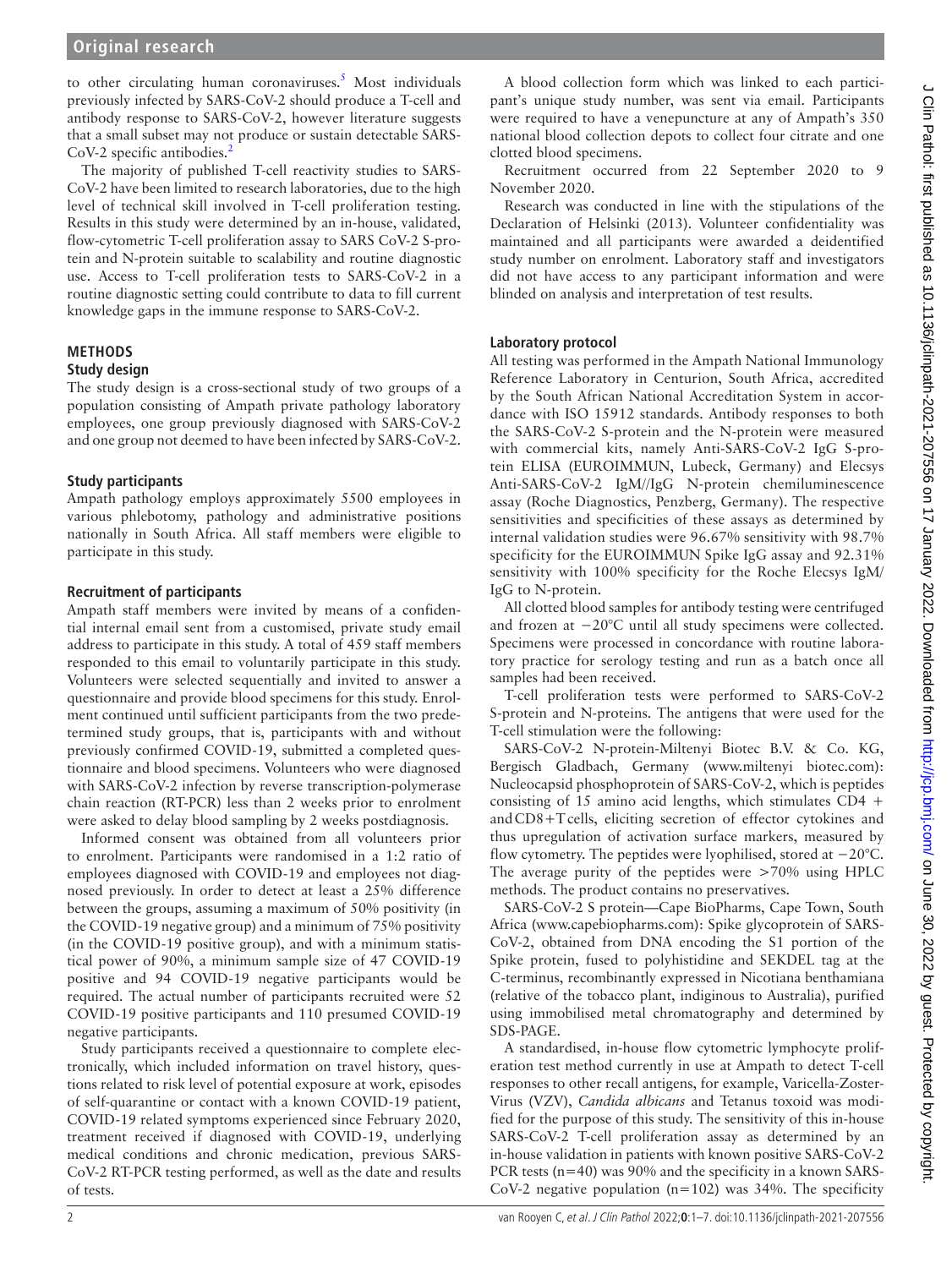J Clin Pathol: first published as 10.1136/jclinpath-2021-207556 on 17 January 2022. Downloaded from http://jcp.bmj.com/ on June 30, 2022 by guest. Protected by copyright J Clin Pathol: first published as 10.1136/jclinpath-2021-20756 on 17 January 2022. Downloaded from <http://jcp.bmj.com/> on June 30, 2022 by guest. Protected by copyright.

was expected to be low, due to the anticipated presence of crossreactive T-cells.

T-cell proliferation testing was performed in accordance with our in-house validation protocol. We collected four citrate tubes per study participant, to ensure adequate numbers of viable cells as determined on in-house validation studies for cellular tests. Fresh peripheral blood mononuclear cells (PBMCs) were harvested by Ficoll density gradient centrifugation. Viability studies were performed for each sample, using a vital stain (Tryphan blue). Visualisation was performed by an experienced scientist under a light microscope before stimulation and testing could be conducted. Samples in which the viability of cells could not be confirmed, were recollected. The maximum validated cut-off time from collection to processing for this assay is 24 hours. However, sample collection appointments were arranged to ensure the shortest turnaround time possible and samples were processed immediately when they reached the laboratory.

PBMCs were stimulated with SARS-CoV-2 S- and N- proteins for a duration of 6days. A negative control and a positive mitogen control was included for each patient. Lymphocyte proliferation was detected by flow-cytometric (BD FACSCanto II) measurement of intracellular expression of Ki67 in T-cells. The results were reported as a Stimulation Index (SI), which was calculated by dividing the T-cell proliferation to the N-protein and S-protein antigens by the T-cell proliferation to the negative control. Our cut-off used for positivity was a SI greater than 3. This is similar to criteria used for the cut-off of T-cell proliferation to other specific antigens (tetanus, varicella-zoster-virus and candida) used in the laboratory, and supported by previously published reference ranges.<sup>9</sup>

An explanation of the flow cytometry analysis is detailed in [figure](#page-2-0) 1.

#### **Statistical analysis**

Data analysis was performed by comparing T-cell proliferation and antibody responses to SARS-CoV-2 S- and N-protein obtained from the SARS-CoV-2 RT-PCR positive group, with the group deemed not to have been infected by SARS-CoV-2 previously. The primary outcome was the proportion of participants with T-cell proliferation responses to SARS-CoV-2 S- and N-protein in the SARS-CoV-2 groups (positive vs negative). This was performed using a Fisher's exact test.

Data analysis was also performed comparing T-cell proliferation to N- and S-protein in a SARS-CoV-2 positive and negative group classified by serology results. These results were also compared by a Fischer's exact test.

In a secondary analysis, the group not deemed to have been infected by SARS-CoV-2 previously, was compared in two subgroups, one with a high risk of exposure (answered yes to any of the questions relating to previous international travel in 2020, previous quarantine, previous SARS-CoV-2 PCR performed or reporting any two of the three symptoms of fever, dry cough or loss of smell or taste during the same month) and one with low risk of exposure (the remainder of the negative group). Laboratory results of these two subgroups were compared and analysed by a Fischer's exact test.

The magnitude of the T-cell responses to the N- and S-proteins of SARS-CoV-2, as indicated by the SI, were compared between the positive and the negative group categorised according to RT-PCR results using a Mann Whitney test. The magnitude of the T-cell responses to the N-and S-proteins of SARS-CoV-2 were similarly compared between the high and low risk negative groups. Statistical analysis was conducted using STATA Release



<span id="page-2-0"></span>**Figure 1** Flow cytometric gating strategies used to identify the response of T-cells to the N-protein and S-protein of SARS-CoV2. Gating was first set on singlet events (A), followed by gating on target populations, leucocytes (B) and then CD3 expressing T-cells (C). The stimulation of the T-cells were measured using intracellular—PE Ki-67 (D). Buffer was added to the negative control (unstimulated) in (D). The positive control in (E) was pokeweed mitogen. The stimulation of the T-cells can be seen in the proliferation gate (E). T-cell activation seen in the proliferation gate (F) when exposed to nucleocapsid (N) protein of SARS-CoV2. T-cell activation seen in the proliferation gate (G) when exposed to spike (S) protein of SARS-CoV2. SSC, side scatter.

V.16 (StataCorp). Statistical significance was set at a p <0.05 (95% CI).

#### **RESULTS**

#### **Characteristics of COVID-19 positive and negative participants**

A total of 52 COVID-19 participants with previous positive SARS-CoV-2 RT-PCR results (positive group) and 110 participants who never were confirmed or suspected to have COVID-19 (negative group) were recruited. The majority of the participants in the positive group had mild illness at the time of infection with SARS-CoV-2, as only 7.7% (4/52) of the participants required admission to hospital. Among the hospital admissions, only three participants were given supplemental oxygen, and none required ventilation. The answers provided in the questionnaire were used to subdivide the negative group into a high-risk group for exposure (38 participants) and a low-risk group for exposure (72 participants). Indications for classifying participants as negative, high risk, were those who travelled internationally, quarantined, experienced COVID-19 symptoms (at least two of; fever, dry cough and loss of taste/smell) and those who had a negative SARS-CoV-2 RT-PCR test performed within the duration of the study.

Serological classification of participants in positive and negative groups was based on the presence of antibodies to SARS-CoV-2 S-protein or N- protein. A total of 54 participants were assigned to the positive group and 108 participants to the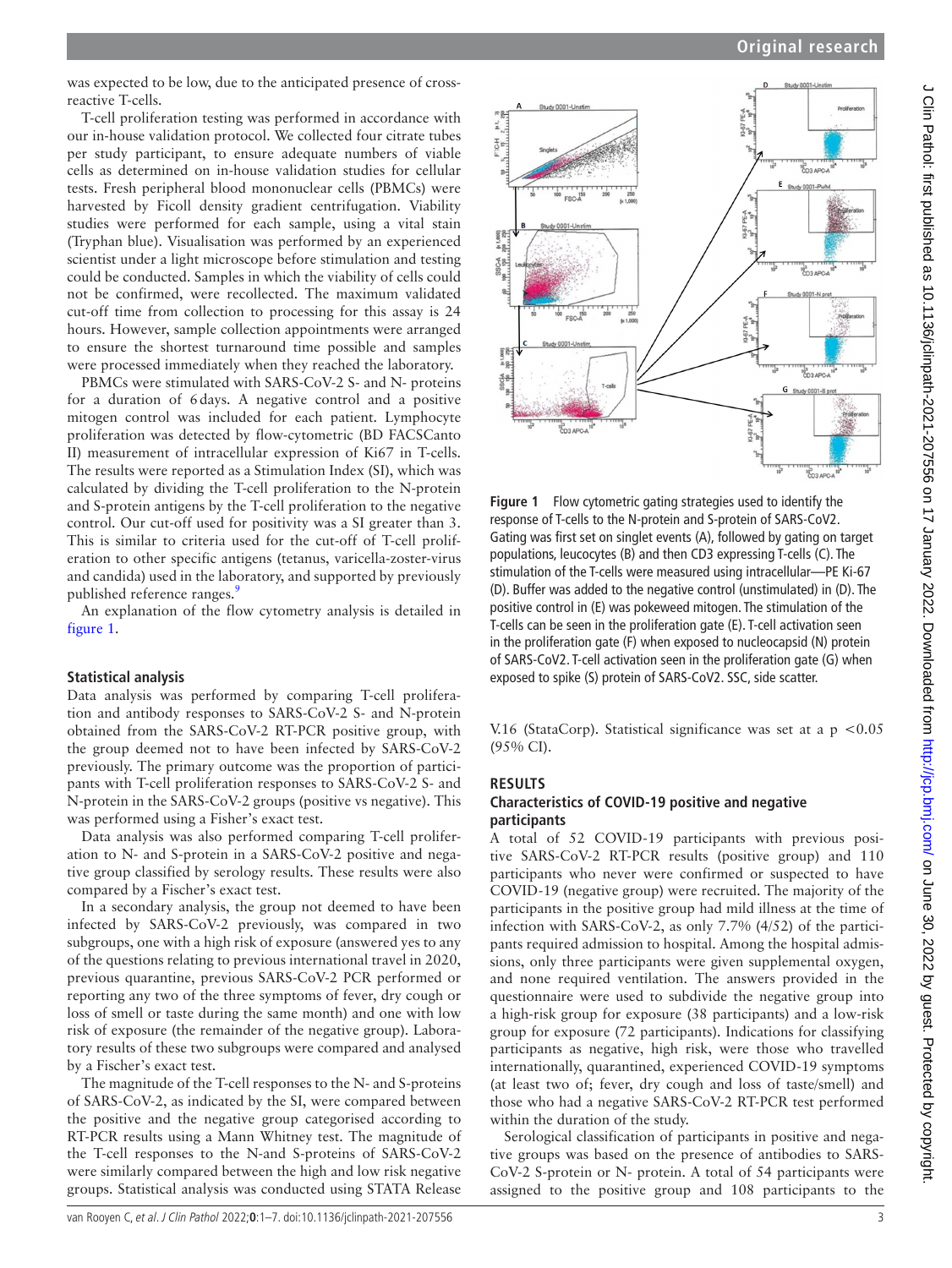<span id="page-3-0"></span>**Table 1** Detection of SARS-CoV-2 T-cell responses to S-protein and N-protein and antibody responses to S-proteins (EUROIMMUN) and N-proteins (Roche Elecsys)

|                               | Negative group $(n=110)$  |                          | Positive group (n=52)     |                          | P value             | P value           |
|-------------------------------|---------------------------|--------------------------|---------------------------|--------------------------|---------------------|-------------------|
| SARS-CoV-2 antibody assay     | Positive antibody results | Positive T-cell response | Positive antibody results | Positive T-cell response | Antibody<br>results | T-cell<br>results |
| SARS-CoV-2 N-protein target   | 8(7.27%)                  | 61 (55.45%)              | 41 (78.84%)               | 42 (80.77%)              | < 0.001             | 0.001             |
| SARS-CoV-2 S-protein target   | 8(7.27%)                  | 53 (48.18%)              | 40 (76.92%)               | 38 (73.08%)              | < 0.001             | 0.002             |
| Any SARS-CoV-2 protein target | 8(7.27%)                  | 68 (61.82%)              | 41 (78.84%)               | 42 (80.77%)              | < 0.001             | 0.011             |

negative group. All of the participants in the positive group demonstrated the presence of SARS-CoV-2 N-protein antibodies and (53/54) participants demonstrated antibodies to S-protein.

### **SARS-CoV-2-specific T-cell and antibody responses in positive and negative groups by RT-PCR classification**

A positive T-cell response to SARS-CoV-2 was demonstrated in 81% (42/52; 95%CI 67.5% to 90.4%) of the participants previously diagnosed with COVID-19 by SARS-CoV-2 RT-PCR in this study, while 62% (68/110; 95%CI 52.1% to 70.9%) of participants who had not been diagnosed with COVID-19 previously had a T-cell response to SARS-CoV-2 N-protein or S-protein (p=0.011). A total of 79% (41/52) of the participants in the positive group diagnosed by SARS-CoV-2 PCR, had also demonstrated a positive antibody response to SARS-CoV-2. In 40 of the 41 patients with positive antibody responses a positive result was demonstrated on both antibody assays (N-protein and S-protein assays). One patient had a positive antibody response on the SARS-CoV-2 N-protein IgM/G only, but had positive T-cell responses to both SARS-CoV-2 N-protein and S-protein. In the presumed negative group, a total of 7% (8/110) of the participants had positive antibody results on both antibody assays (N-protein and S-protein assays) as well as positive T-cell proliferation to SARS-CoV-2. The results of the T-cell and antibody responses are summarised in [table](#page-3-0) 1.

## **SARS-CoV-2 T-cell responses in positive and negative groups according to serology classification**

When the data were reanalysed according to antibody test results to the two different SARS-CoV-2 antigens on two different serology platforms for classification, a positive T-cell response to SARS-CoV-2 was demonstrated in 93% (50/54; 95%CI 82.11% to 97.9%) of the participants in the reclassified positive group, while 56% (60/108; 95%CI 45.7% to 65.1%) of the participants in the negative group had a T-cell response to SARS-CoV-2 N- or S-protein (p<0.001). The data are summarised in [table](#page-3-1) 2.

**Magnitude of T-cell responses in positive and negative groups** The SI of T-cell proliferation tests to the N- and S-proteins of SARS-CoV-2 were compared between the positive group and negative group using a Mann-Whitney test. The positive group demonstrated a higher magnitude of T-cell proliferation to SARS-CoV-2 N-protein and S-protein than the negative group, which was statistically significant ( $p$ <0.001). The data are summarised in [table](#page-4-0) 3 and [figure](#page-4-1) 2.

# **SARS-CoV-2 T-cell responses in negative group with high and low risk of exposure**

Results for both T-cell proliferation and antibody responses to SARS-CoV-2 N-protein and S-protein antigens were compared within the RT-PCR negative group reflecting classification in a high-risk and low-risk group based on questionnaire responses. Of the SARS-CoV-2 negative group, 71% (27/38) of participants with high risk of exposure had a positive T-cell response to SARS-CoV-2 N- or S-protein, while 57% (41/72) of participants with a low risk of exposure had a positive T-cell response to SARS-CoV-2 ( $p=0.018$ ). The data table can be viewed online as [online supplemental table 1](https://dx.doi.org/10.1136/jclinpath-2021-207556).

## **Magnitude of T-cell responses in negative group with high and low risk of exposure**

The magnitude of the T-cell responses were compared between the high-risk and low-risk exposure groups within the negative group, expressed as a SI, with no statistical significance found between these groups. The data is summarised in [figure](#page-4-2) 3. A complete data table can be viewed online as [online supplemental](https://dx.doi.org/10.1136/jclinpath-2021-207556) [table 2.](https://dx.doi.org/10.1136/jclinpath-2021-207556)

# **DISCUSSION**

The findings of the current study indicate that while SARS-CoV-2 specific T-cell responses were detectable in the majority of study participants with previously diagnosed SARS-CoV-2 infection, a significant proportion of participants who were not previously diagnosed with COVID-19 also demonstrated T-cell reactivity to SARS-CoV-2 N- and S-proteins. The positive T-cell responses in the negative group may represent cross reactivity with other human coronaviruses associated with the common cold, or alternatively could be due to asymptomatic SARS-CoV-2 infection. The SI of both the N- and S-protein was significantly higher ( $p < 0.001$ ) in the positive group than the negative group, indicating that SARS-CoV-2 infection elicits a greater T-cell response to N-protein and S-protein than cross-reactive T-cells.

The negative group, divided in a high risk and low risk group for previous exposure to SARS-CoV-2 based on questionnaire responses, showed a statistically significant difference in T-cell proliferation to SARS-CoV-2 N- and S-proteins. 71% (27/38) of the high-risk negative group and 57% (41/72) of the low-risk negative group demonstrated T-cell proliferation to one or both of the tested SARS-CoV-2 antigens (p=0.018). However, the difference in the magnitude of T-cell responses between the high and low risk negative groups was not statistically significant.

<span id="page-3-1"></span>

| Table 2<br>Detection of SARS-CoV-2 T-cell responses to S-protein and N-protein in positive and negative groups according to serology classification |                          |                         |                        |  |  |  |
|-----------------------------------------------------------------------------------------------------------------------------------------------------|--------------------------|-------------------------|------------------------|--|--|--|
| SARS-CoV-2 T-cell response                                                                                                                          | Negative group $(n=108)$ | Positive group $(n=54)$ | P value T-cell results |  |  |  |
| SARS-CoV-2 N-protein target                                                                                                                         | 54 (50%)                 | 49 (90.74%)             | < 0.001                |  |  |  |
| SARS-CoV-2 S-protein target                                                                                                                         | 45 (41.67%)              | 46 (85.19%)             | < 0.001                |  |  |  |
| Any SARS-CoV-2 protein target                                                                                                                       | 60 (55.56%)              | 50 (92.59%)             | < 0.001                |  |  |  |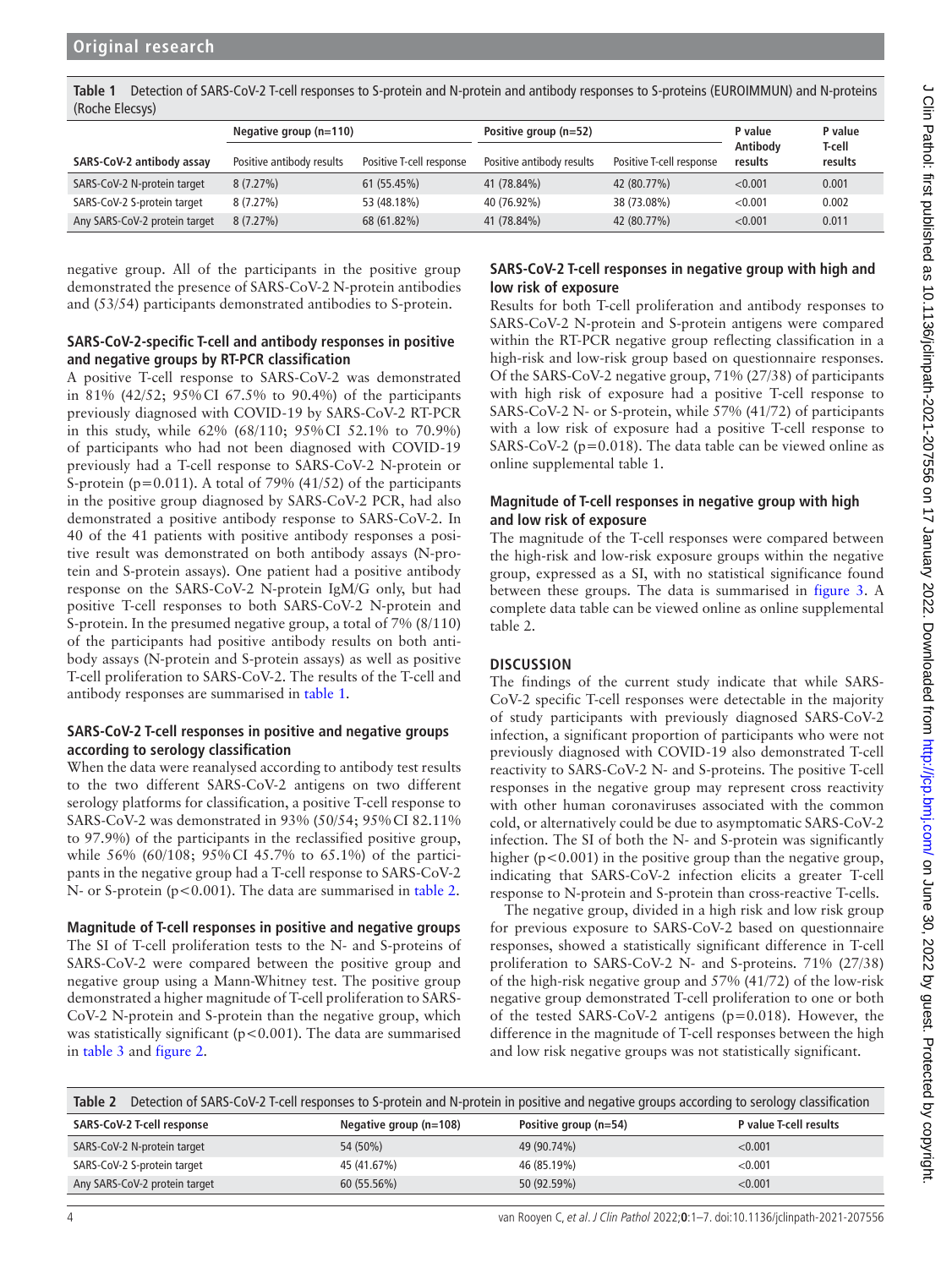<span id="page-4-0"></span>**Table 3** Magnitude of T-cell responses to SARS-CoV-2 S-protein and N-protein expressed as a Stimulation Index (SI) in the SARS-CoV-2 positive and negative group

| positive alla liegative group |                |                |                |                |  |  |  |
|-------------------------------|----------------|----------------|----------------|----------------|--|--|--|
|                               | N-protein SI   |                | S-protein SI   |                |  |  |  |
|                               | Negative group | Positive group | Negative group | Positive group |  |  |  |
| Median                        | 6              | 18.6           | 5.66           | 13             |  |  |  |
| <b>IOR</b>                    | $5 - 12$       | $8.66 - 26$    | $4 - 8$        | $7 - 25$       |  |  |  |
| Range                         | $3 - 202$      | $3.33 - 83$    | $3 - 96$       | $3.4 - 65$     |  |  |  |

In the presumed negative group, a total of 7% (8/110) of the participants had positive antibody results on both antibody assays (N-protein and S-protein assays) as well as positive T-cell proliferation to SARS-CoV-2, which strongly suggests that these individuals had been infected by SARS-CoV-2, but were undiagnosed by RT-PCR. It was anticipated from the outset of this study that the correct classification of groups as previously infected with SARS-CoV-2 or not, might prove to be a challenge. PCR testing has been shown to be a less than perfect gold standard for the diagnosis of SARS-CoV-2 infection with some false positive, and in particular false negative results to be anticipated.<sup>10 11</sup> Asymptomatic SARS-CoV-2 infections are well described and such individuals may not be tested for SARS-CoV-2 infection.<sup>12</sup> It is notable that  $50\%$  (4/8) of these participants were quarantined previously due to close contact with a confirmed COVID-19 case, increasing the likelihood that they had undiagnosed asymptomatic SARS-CoV-2 infections.

Six participants in the positive group had a complete lack of antibody and T-cell immune response to SARS-CoV-2, which may indicate that their SARS-CoV-2 PCR tests could have been false positive results. These individuals were furthermore asymptomatic and did not reveal a history of an immunodeficiency or the use of immunosuppressive medication on their study questionnaire.

Given the limitations of RT-PCR for classification of prior COVID-19 infection, reanalysis of T-cell responses according to classification by means of serology was performed. The T-cell responses demonstrated a better correlation when analysed according to serology classification than classification by RT-PCR.

# **Positioning of this study in context of existing literature**

Emerging literature has shifted focus from the role of antibodies to the potential role of T-cells in immunity to SARS- $CoV-2<sup>5</sup>$  $CoV-2<sup>5</sup>$  $CoV-2<sup>5</sup>$  Studies suggest that memory T cells may prove critical

<span id="page-4-1"></span>

**Figure 2** Comparison of T-cell Stimulation Index (SI) to SARS-CoV-2 S-protein and N-protein between the SARS-CoV-2 positive and negative groups. \*indicates the SI value of the maximum outlier in each group. NEG, negative; N-PROT, nucleocapsid protein; POS, positive, S-PROT, spike protein.

<span id="page-4-2"></span>

**Figure 3** Comparison of T-cell Stimulation Index (SI) to SARS-CoV-2 Sprotein and N-protein between the SARS-CoV-2 negative high-risk and low-risk groups. \*indicates the SI value of the maximum outlier within each group. NEG, negative; N-PROT, nucleocapsid protein; S-PROT, spike protein.

for long-term immune protection against COVID-19, and that cross-reactive memory T-cells which could arise from prior exposure to other circulating coronaviruses may provide a form of background immunity to COVID-19, or affect the disease severity, even when no antibodies are present.<sup>13 14</sup>

A study by Le Bert *et al* demonstrated SARS-CoV-2 N-protein specific T cells in individuals with a history of SARS-CoV-1 infection, and that this population of T cells expanded after an encounter with SARS-CoV-2 N-protein peptides. They also frequently detected SARS-CoV-2 specific T cells in individuals with no history of either contact or infection with SARS-CoV-1 or SARS-CoV-2.[6](#page-6-5) Grifoni *et al* also detected SARS-CoV-2 reactive CD4 +T cells in as many as 60% of unexposed donors recruited between 2015 and 2018, which further supports cross reactive T cell recognition between circulating ''common cold'' coronaviruses and SARS-CoV-2.[15](#page-6-11) Similar findings by Sekine *et al* demonstrated possible cross-reactive T cell responses directed against either the S or membrane proteins in 28% of the healthy individuals who donated blood before SARS-CoV-2 emerged.<sup>[16](#page-6-12)</sup> Finally, Braun *et al* detected SARS-CoV-2 S-reactive CD4 +T cells in 83% of patients with COVID-19 but also in 35% of unexposed healthy donors. S-protein reactive CD4 +T cells from SARS-CoV-2-naive donors were found to have a similar interaction with human endemic coronaviruses 229E and OC43 and SARS-CoV-2. This suggests that prior endemic coronavirus infections may generate S-cross-reactive T cells.<sup>[7](#page-6-13)</sup>

A recent study measuring T-cell responses to COVID-19 in 2826 healthcare workers and firefighters performed by Oxford Immunotek in collaboration with Public health England using a research version of a COVID-19 TB-Spot test, demonstrated higher T-SPOT responses to spike, membrane and nucleoprotein in persons with either confirmed previous SARS-CoV-2 infection or who were seropositive as detected with anti-SARS-CoV-2 immunoassays, in comparison with persons deemed to have been uninfected.<sup>[17](#page-6-14)</sup> The investigators found that participants with higher T-SPOT responses were less likely to test positive for COVID-19 by RT-PCR during a median follow-up period of 118 days.

The immune response to COVID-19 is complex and highly variable between individuals. While the vast majority of persons infected with SARS-CoV-2 will develop IgG antibodies to the virus, a subset will not, which limits the usefulness of serology tests to determine prior exposure to SARS-CoV-2[.18](#page-6-15) In addition, it has been well described that SARS-CoV-2-specific anti-bodies may start to wane after 3–4 months following infection.<sup>[19](#page-6-16)</sup> Other factors such as the age of the patient and disease severity may also impact antibody responses, with higher antibody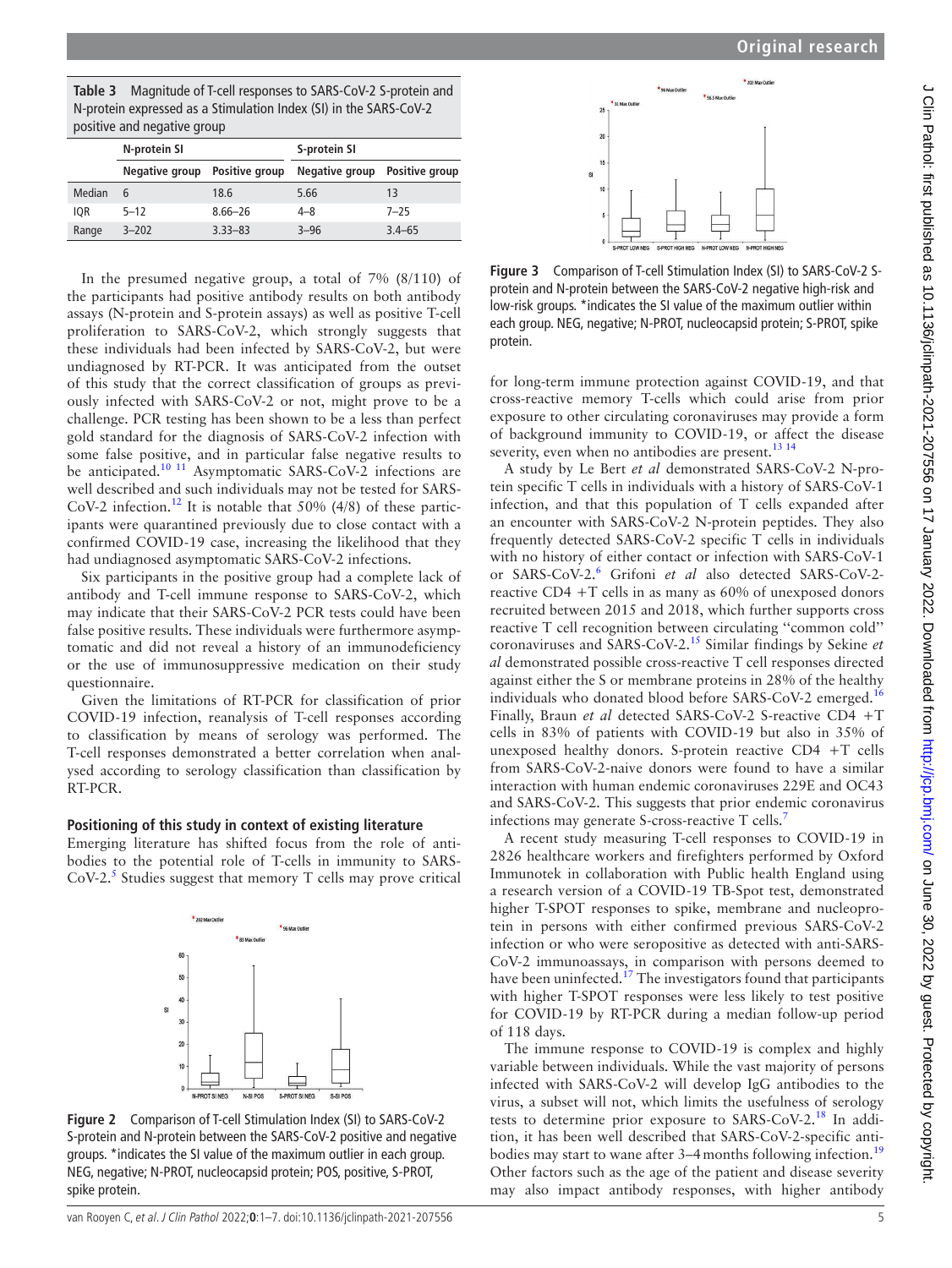levels recorded in older and hospitalised cases of COVID-19 in previous studies.<sup>20</sup> In contrast, CD4 +T cell responses have been shown to be lower in those who require hospitalisation due to more severe COVID-19 than individuals with mild illness, and the CD4 +memoryT cells remain detectable for a period beyond 6 months in most individuals.<sup>[18](#page-6-15)</sup> In essence, the immune response (including the immune memory) is heterogeneous, and the option of testing SARS-CoV-2-specific T cell responses is an important tool which can greatly assist in routine clinical practice. The majority of participants who were included in the positive group of our own study population reportedly had mild COVID-19 illness, and provides further insight into the complexities of the immune response to infection with SARS-CoV-2 in a population where lower antibody levels were to be expected.

In summary, emerging literature suggests that memory T cells may prove critical for long-term immune protection against COVID-19, and that cross-reactive memory T cells which could arise from prior exposure to other circulating coronaviruses may provide a form of background immunity to COVID-19, or affect the disease severity, even when no antibodies are present.

## **Contribution of this study**

Our study contributes to the emerging international data pool and was designed to determine the level of T-cell reactivity to SARS-CoV-2 S-protein and N-protein in our study population, consisting of South African laboratory workers who were either previously diagnosed with COVID-19 or not. The results were generated using an in-house flow cytometric T-cell proliferation assay within a diagnostic laboratory, which is scalable and suitable for routine use. T-cell proliferation tests usually require a high level of technical skill, which often limits its application to research settings. Immunological status against SARS-CoV-2 was studied in an integrated manner within a routine diagnostic setting, which may become important for evaluating durability of the immune response, of particular concern considering viral mutations, new strains and vaccination rollout in South Africa. The ability to measure and compare the magnitude of T-cell response to SARS-CoV-2 S-protein creates opportunities to measure T-cell as well as antibody responses prevaccination and postvaccination. This could become relevant to inform decisions regarding choice of vaccine, dosing schedules as well as monitoring vaccine response in immunocompromised individuals.

## **Limitations of this study**

This study was performed on a relatively small number of volunteers from various sectors within a pathology practice, recruited from multiple sites throughout South Africa. Larger studies, including volunteers from multiple sectors and population groups would be needed to extrapolate data to encompass the greater South African population. The participants included in this study are all employees within a healthcare setting, with a potentially higher rate of exposure to SARS-CoV-2 and other respiratory viral infections than the general public. This may have introduced spectrum bias in this particular study.

One of the main limitations of this study is the lack of a reliable gold standard test to assess previous SARS-CoV-2 infection. PCR testing has limitations and false positive results as well as false-negative results occur. Similarly, serology results have limitations, as antibody levels may wane over time, and not all individuals will necessarily produce a detectable antibody response.

A further limitation of the study is the low specificity of the T-cell proliferation assay, which may be attributed to crossreactivity following prior infections with other human coronaviruses in subjects who were not exposed to SARS-CoV-2, as the objective was to measure SARS-CoV-2 specific responses. It would have been ideal to have included peptides to other human coronaviruses, but these peptides were not commercially available in South Africa at the time of this study.

# **Future research**

Correlates of protection and post-vaccination immunity are important future research topics. A follow-up prospective cohort study of participants and their immune response to SARS-CoV-2 over time, as well as future COVID-19 infections, vaccination and subsequent T-cell immune responses should be studied in an attempt to determine correlates of protection. Future research measuring T-cell and antibody responses in vaccinated participants as well as participants infected by new SARS-CoV-2 variants, should also be considered.

# **CONCLUSION**

The findings from the study provides evidence of significant preexisting T-cell immunity to SARS-CoV-2 in South African individuals not previously diagnosed with COVID-19, which may be attributable to pre-existing cross-reactive immune responses to other human coronaviruses or asymptomatic infection. The magnitude of T-cell responses to both SARS-CoV-2 S-proteins and N-proteins were greater in participants previously diagnosed with COVID-19, indicating that a significant T-cell response was elicited post-SARS-CoV-2 infection in comparison to the group considered to have had pre-existing cross-reactive T-cell immunity. This study demonstrates that T-cell proliferation assays can be used in a routine diagnostic setting, which could be of particular importance for measuring postvaccination T-cell responses.

## **Take home messages**

- $\triangleright$  A significant number of participants in this study not previously diagnosed with COVID-19 were shown to have pre-existing T-cell immunity to SARS-CoV-2, which may be attributable to pre-existing cross-reactive immune responses to other human coronaviruses or asymptomatic infection.
- ► The magnitude of T-cell responses to both SARS-CoV-2 S-proteins and N-proteins were significantly greater in participants previously diagnosed with COVID-19 in comparison to the group considered to have had pre-existing cross-reactive T-cell immunity.
- ► This study measured SARS-CoV-2 specific T-cell responses by means of an in-house T-cell proliferation assay within a routine diagnostic laboratory setting, which could be of particular importance for measuring postvaccination T-cell responses.

**Handling editor** Stephen R A Jolles.

**Acknowledgements** We would like to thank the following people for their contribution to data entry and administrative support: Marlene Buitendach and Hester Pieters. We would like to acknowledge Dr Mark da Silva and Dr Louise Murray for proofreading our manuscript before submission.

**Contributors** CvR acts as guarantor. CvR and MB were responsible for the writing, literature review, concept and interpretation of the study. PS did the planning and specimen collection together with the administrative processes of the study and reviewing. SvdB assisted with the data interpretation, reviewing and conception and design. CvdM and MvdM were responsible for laboratory assays and data collection.